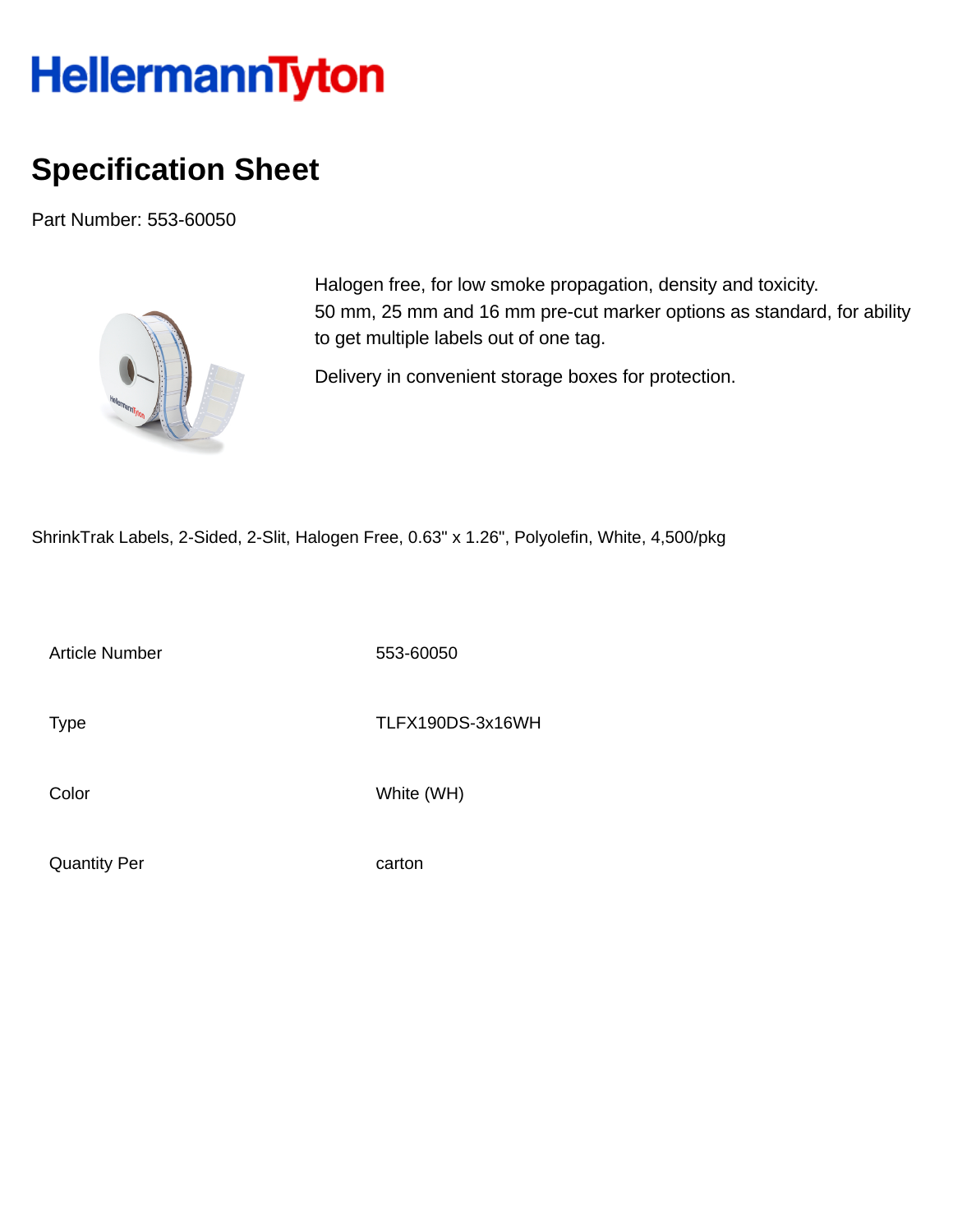| <b>Product Description</b> | ShrinkTrak DS is a halogen-free, double-sided heat shrinkable<br>marker with a 2:1 shrink ratio. HellermannTyton's unique ladder-style<br>design assists in removing markers off the carrier. The side slits have<br>been designed to ensure the wire entry gap is as large as possible<br>while remaining on the carrier strip, enabling the user to quickly insert<br>wire and cable into the marker. For a complete labeling solution,<br>ShrinkTrak DS can be printed using HellermannTyton's TagPrint® Pro<br>professional label creation software and thermal transfer printers. For<br>double-sided printing, HellermannTyton's TrakMark DS double-sided<br>printer produces excellent results. Choose among multiple ribbon<br>types to create a permanent print that resists most solvents when<br>shrunk and applied. |
|----------------------------|---------------------------------------------------------------------------------------------------------------------------------------------------------------------------------------------------------------------------------------------------------------------------------------------------------------------------------------------------------------------------------------------------------------------------------------------------------------------------------------------------------------------------------------------------------------------------------------------------------------------------------------------------------------------------------------------------------------------------------------------------------------------------------------------------------------------------------|
| <b>Short Description</b>   | ShrinkTrak Labels, 2-Sided, 2-Slit, Halogen Free, 0.63" x 1.26",<br>Polyolefin, White, 4,500/pkg                                                                                                                                                                                                                                                                                                                                                                                                                                                                                                                                                                                                                                                                                                                                |
| <b>Global Part Name</b>    | TLFX190DS-3x16WH-PO-X-WH                                                                                                                                                                                                                                                                                                                                                                                                                                                                                                                                                                                                                                                                                                                                                                                                        |
|                            |                                                                                                                                                                                                                                                                                                                                                                                                                                                                                                                                                                                                                                                                                                                                                                                                                                 |
| Length L (Imperial)        | 0.63                                                                                                                                                                                                                                                                                                                                                                                                                                                                                                                                                                                                                                                                                                                                                                                                                            |
| Length L (Metric)          | 16.0                                                                                                                                                                                                                                                                                                                                                                                                                                                                                                                                                                                                                                                                                                                                                                                                                            |
| <b>Fixation Method</b>     | Suspend                                                                                                                                                                                                                                                                                                                                                                                                                                                                                                                                                                                                                                                                                                                                                                                                                         |
| Variant                    | Roller form                                                                                                                                                                                                                                                                                                                                                                                                                                                                                                                                                                                                                                                                                                                                                                                                                     |
| Width W (Imperial)         | 0.63                                                                                                                                                                                                                                                                                                                                                                                                                                                                                                                                                                                                                                                                                                                                                                                                                            |
| Width W (Metric)           | 16.0                                                                                                                                                                                                                                                                                                                                                                                                                                                                                                                                                                                                                                                                                                                                                                                                                            |
| Thickness T (Imperial)     | .0130                                                                                                                                                                                                                                                                                                                                                                                                                                                                                                                                                                                                                                                                                                                                                                                                                           |
| Thickness T (Metric)       | .29                                                                                                                                                                                                                                                                                                                                                                                                                                                                                                                                                                                                                                                                                                                                                                                                                             |
| Height H (Imperial)        | 1.25                                                                                                                                                                                                                                                                                                                                                                                                                                                                                                                                                                                                                                                                                                                                                                                                                            |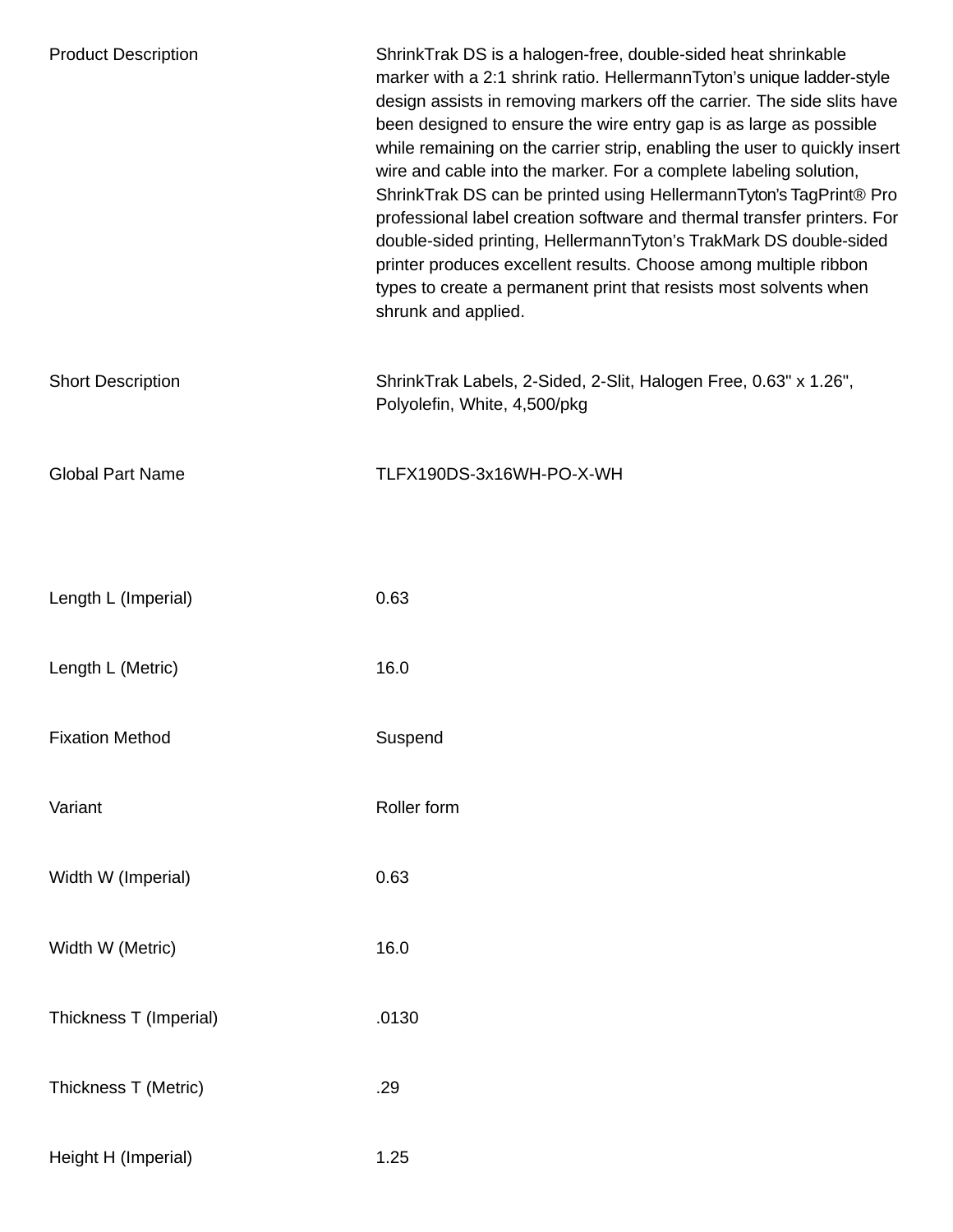| Height H (Metric)                    | 32.0  |
|--------------------------------------|-------|
| Width of Liner (Metric)              | 88.9  |
| Width of Liner (Imperial)            | 3.50  |
| Outside Diameter Max (Imperial)      | 0.75  |
| <b>Outside Diameter Max (Metric)</b> | 19.0  |
| Wall Thickness WT (Imperial)         | 0.030 |
| Wall Thickness WT (Metric)           | 0.775 |

| Material                     | Polyolefin, cross-linked (PO-X)                                                                                  |
|------------------------------|------------------------------------------------------------------------------------------------------------------|
| <b>Material Shortcut</b>     | PO-X                                                                                                             |
| US MIL SPEC                  | MIL-STD-202J<br>SAE AS5942 3.4.1                                                                                 |
| Flammability                 | Low smoke generation Halogen-free UL 224 Low generation of toxic<br>gases and corrosive acid Limited fire hazard |
| Halogen Free                 | Yes                                                                                                              |
| <b>Operating Temperature</b> | -67°F to +221°F (-55°C to +105°C)                                                                                |
| Reach Compliant (Article 33) | Yes                                                                                                              |